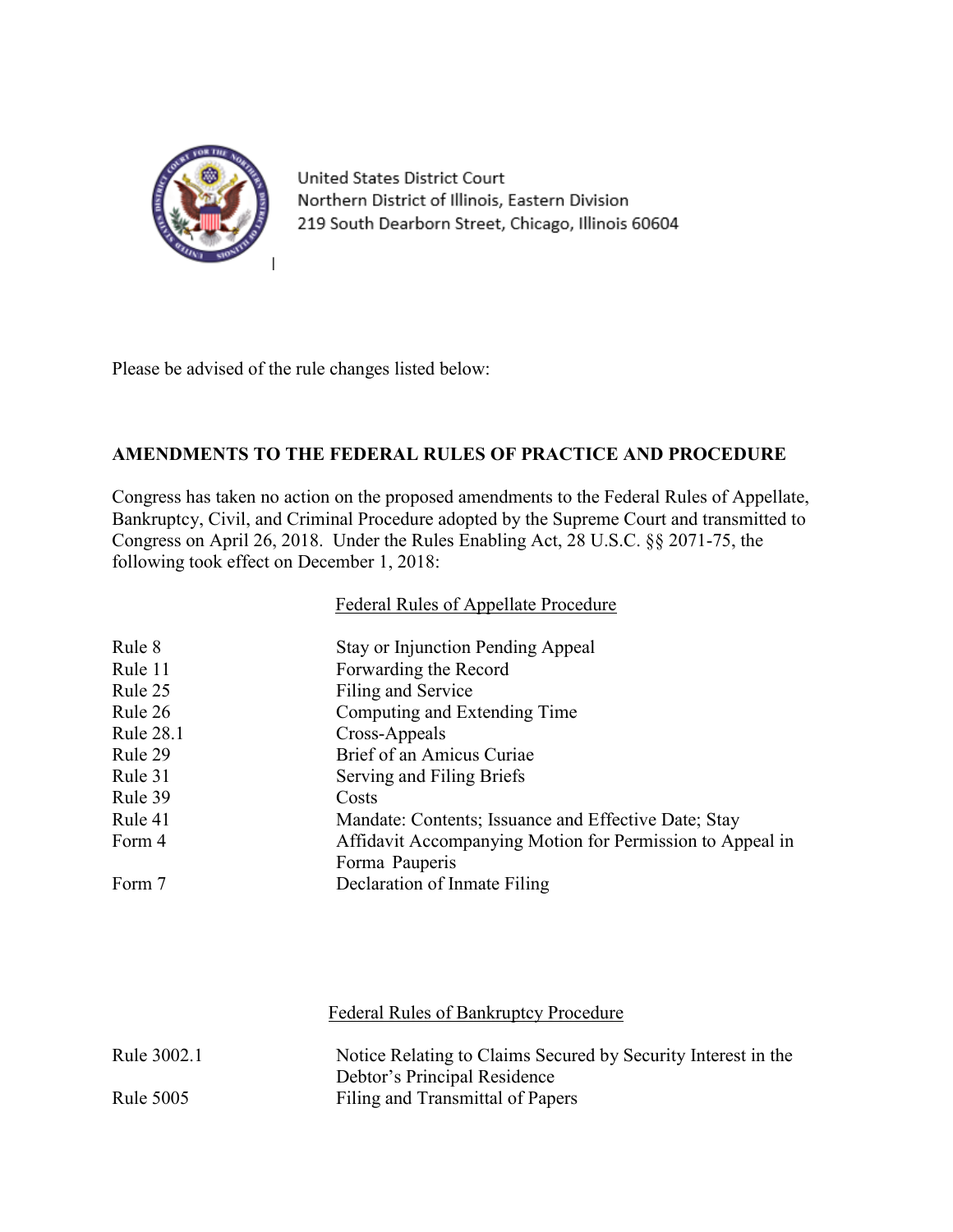| <b>Rule 7004</b>         | Process; Service of Summons, Complaint                           |
|--------------------------|------------------------------------------------------------------|
| <b>Rule 7062</b>         | Stay of Proceedings to Enforce a Judgment                        |
| <b>Rule 8002</b>         | Time for Filing Notice of Appeal                                 |
| <b>Rule 8006</b>         | Certifying a Direct Appeal to the Court of Appeals               |
| <b>Rule 8007</b>         | Stay Pending Appeal; Bonds; Suspension of Proceedings            |
| <b>Rule 8010</b>         | Completing and Transmitting the Record                           |
| <b>Rule 8011</b>         | Filing and Service; Signature                                    |
| <b>Rule 8013</b>         | Motions; Intervention Rule 8015 Form and Length of Briefs; Form  |
|                          | of Appendices and Other Papers                                   |
| <b>Rule 8016</b>         | Cross-Appeals                                                    |
| <b>Rule 8017</b>         | Brief of an Amicus Curiae                                        |
| Rule 8018.1 (new)        | District-Court Review of a Judgment that the Bankruptcy Court    |
|                          | Lacked the Constitutional Authority to Enter                     |
| <b>Rule 8021</b>         | Costs                                                            |
| <b>Rule 8022</b>         | Motion for Rehearing                                             |
| <b>Rule 9025</b>         | Security: Proceedings Against Security Providers                 |
| Part VIII Appendix (new) | Appendix: Length Limits Stated in Part VIII of the Federal Rules |
|                          | of Bankruptcy Procedure                                          |
|                          | Federal Rules of Civil Procedure                                 |
|                          |                                                                  |
| Rule 5                   | Serving and Filing Pleadings and Other Papers                    |
| Rule 23                  | <b>Class Actions</b>                                             |
| Rule 62                  | Stay of Proceedings to Enforce a Judgment                        |
| <b>Rule 65.1</b>         | Proceedings Against a Security Provider                          |
|                          | Federal Rules of Criminal Procedure                              |
| <b>Rule 12.4</b>         | <b>Disclosure Statement</b>                                      |
| Rule 45                  | Computing and Extending Time                                     |
| Rule 49                  | Serving and Filing Papers                                        |

Under 28 U.S.C. § 2074(a) and the Supreme Court orders dated April 26, 2018, the amendments govern all proceedings commenced on or after December 1, 2018, and all proceedings then pending "insofar as just and practicable." The text of the new and amended rules and forms, and the accompanying committee notes—along with extensive supporting documentation related to their adoption—are posted on the "Current Rules" page of the Judiciary's website at: [http://www.uscourts.gov/rules-policies/current-rules-practice-procedure.](http://www.uscourts.gov/rules-policies/current-rules-practice-procedure)

In addition, the following amended official bankruptcy forms and new and amended Director's forms became effective on December 1, 2018. As approved by the Judicial Conference, amendments to the official bankruptcy forms govern all proceedings in bankruptcy cases thereafter commenced and, insofar as just and practicable, all proceedings then pending. The forms are posted on the website at: [http://www.uscourts.gov/forms/bankruptcy-forms.](http://www.uscourts.gov/forms/bankruptcy-forms)

### Official Bankruptcy Forms